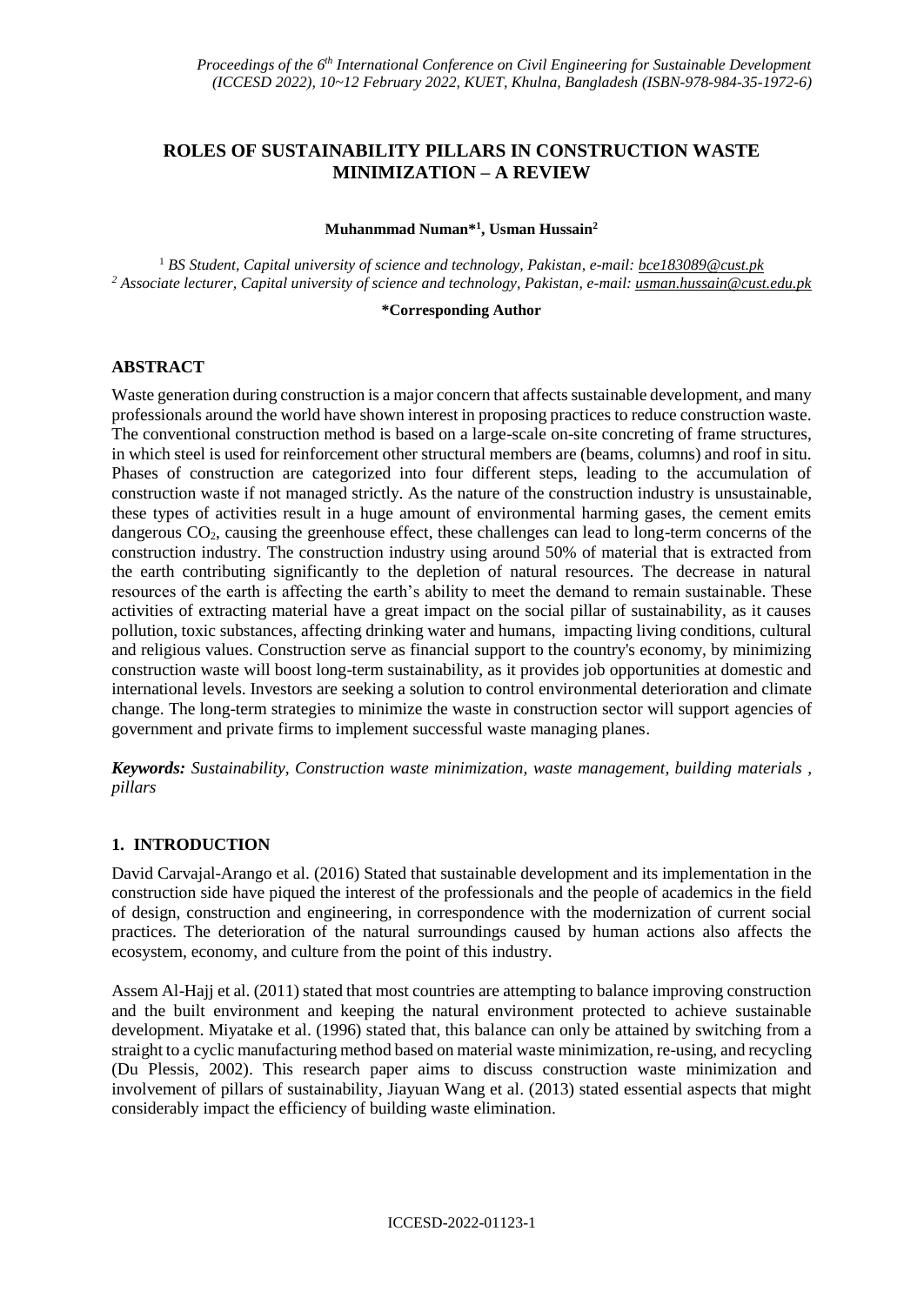## **2. CONVENTIONAL WAY OF CONSTRUCTION**

Suresh et al. (2012) discussed that the industry has long been and direct source of waste generation and is often faced with the challenge of its better monitoring to limit the damage. The conventional method is based on large-scale cast-in-place execution in typical construction, the steel reinforcement can be used for reinforced concrete frame structures and beams, columns, and roofs in situ, and timber can also be used for reinforcing purposes. Steel ties, construction of prefabricated members, and concrete work are three independent techniques required for expert site workers and bricklayers. Wai Kiong Chong et al. (2009) Stated construction of structures is divided into four steps, first is scaffolding installation, second is making steel ties or rebar bending work, third is fresh concrete pouring into structures members, and 4rth is after concrete final time removal of formwork and scaffolding. The non-structural construction materials are brick and plaster. Fig.1 shows the conventional construction activates, and each phase can create different types of construction waste.



Figure 1: Phases of construction (Suresh Kumar Lachimpadi, 2012)

## **3. UNSTABLE NATURE OF CONSTRUCTION INDUSTRY**

Tarun R. Naik et al. (2008) suggested about our earth's wellbeing and society's continuing progress, and human development all depends on the sustainability of construction. Concrete is one of the world's most extensively utilized building materials. However, the manufacture of Portland cement is an important part of concrete for construction, and it results in a large scale of CO2 emission, as one ton of Portland cement emits around one ton of CO2 along with other dangerous greenhouse gases (GHG).In addition to concerns related to natural resources, environmental challenges related to GHG play a major role in the cement and concrete industries' long-term viability. Table 1 shows environmental impact assessment of GHG emissions of different construction material (equivalent/kg produced material – eq. /kg):

Table 1: Emission of different building materials (Shady Attia, 2018).

| <b>Material</b>      | Mass per volume GHG emissions<br>$(kg/m^3)$ | (gCO <sup>2</sup> eq, kg) |
|----------------------|---------------------------------------------|---------------------------|
| Steel reinforcement  | 7850                                        | 440                       |
| Lightweight concrete | 700                                         | 330                       |
| Mortar               | 880                                         | 270                       |
| Ready-mixed concrete | 2400                                        | 200                       |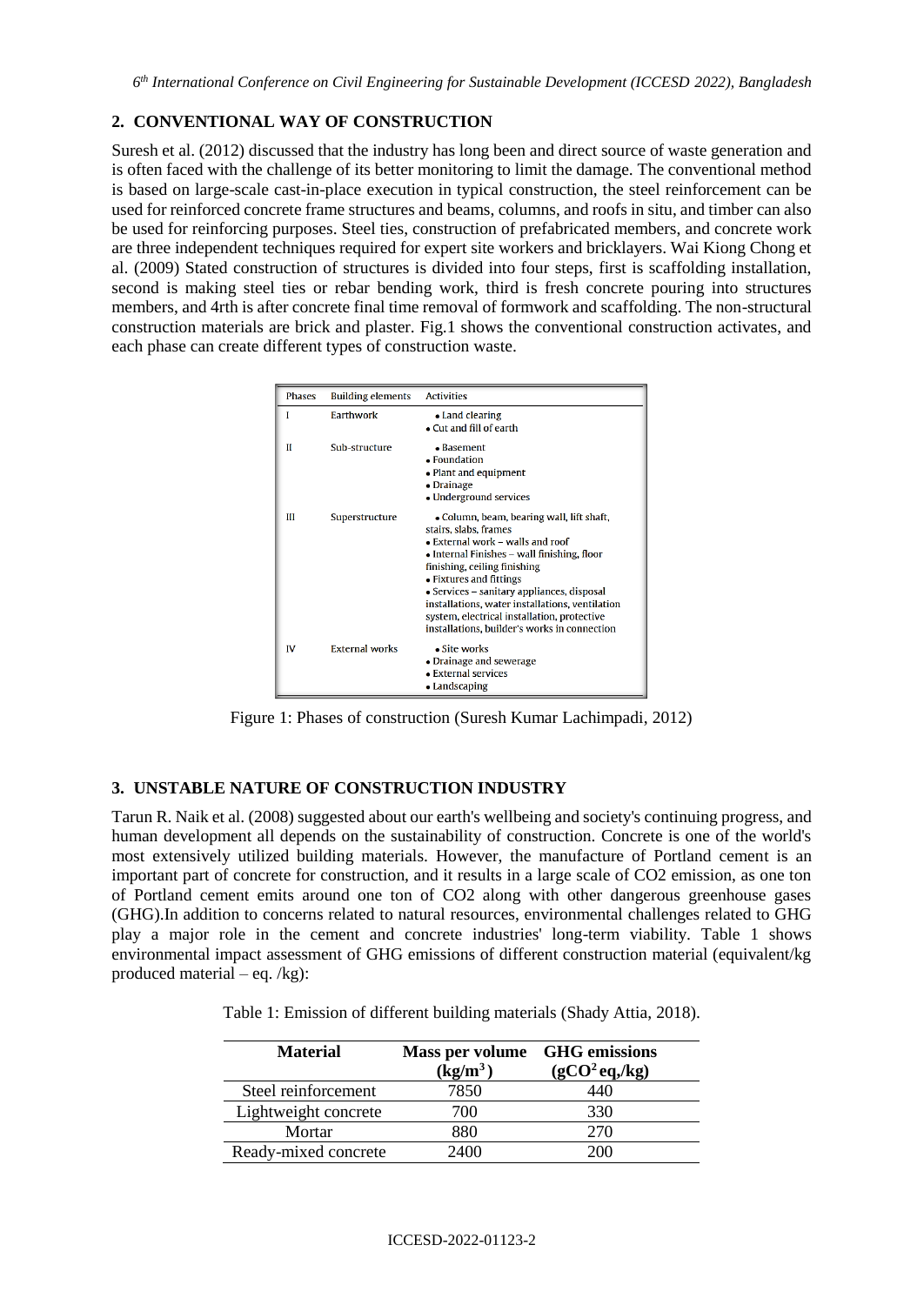James M.W. Wong at el. (2010) stated that excessive and unnecessary changes made in construction activity are undesired, but a thorough and planned strategy implementation is needed to maintain the construction sector's growth. M.R. Abdul Kadir et al. (2006) Stated, consider the significance of growth by sustainable methods for this industry, and strategic induction of rules in construction is mainly confined as seen from the organization's perspective. For the construction sector to execute efficiently and its inefficient expansion rating, a viable and stable framework is essential. The industry, along with producers of construction material, supports it and is among the largest world exploiters of resources, including physically and biologically. The industry consequently contributed very considerably to the unsustainable cause of industry at the present time that affects the development of the world's economy. Tarun R. Naik et al (2008) Stated, In 2002, the United States generated 140 million tons of waste of construction and demolition or roughly 1.4 kilograms per person waste generated each day, according to construction and demolition C&D waste 2003. C&D waste takes up between 25 to 40 percent of landfill spaces. McKay's book was published in 2004. If this trend continues, the cost of landfilling will rise, as will the possible health and environmental problems associated with landfill bi-products.

#### **4. CORRELATION OF SUSTAINABILITY TOWARDS CONSTRUCTION WASTE MINIMIZATION**

This construction industry is an essential aspect of the financial backbone taken by countries all around the world. Fig.2 illustrates the aspects of sustainability pillars. The effect on one lead to disturbance of other [source Anders Klang: 2003]. Jingkuang Liu et al. (2020) stated construction waste minimization is a method to decrease the quantity of harmful waste created during the project construction even to the smallest amount possible; hence minimizing the waste will lower environmental impact and boost the construction industry's long-term sustainability. Effie Papargyropoulou et al. (2011) stated the construction sector is a significant provider to the growth of a country by providing the infrastructure and physical structures required for everyday work such as trading or business, services, and utility. M Agung Wibowo, (2009) discussed by offering other countries and domestic investors opportunities, the sector gives job opportunities and introduces financial support into the country's economy. With such advantages to this industry, it contributes to climate change, waste, and deterioration of the environment (Jones & Greenwood, 2009). Zuhairi Abd Hamid et al. (2016) Sated with the increasing development in under-developed nations, construction activities have led to an increase in the accumulation of construction waste. The poor management of waste produced during construction show bad impact on the surroundings such as climate change, disturbance in water quality and making soil polluted, decrease in quality of air and effect on ecosystem making it imbalance, social as well as general wellbeing (potential health risk, effect on species of insects and impact on works safety) and the economic system causing a decrease in natural resources and increase in energy consumption, also have impacted the tourist industry). Despite the awareness of the effect of construction waste, the rules and regulations being regulated to handle it in all the countries have been at an unsatisfactory level. Fig.2 shows the relation between the interconnection of sustainability by preserving natural resources without affecting the economy and maintaining the excellent quality of people's lives.



Figure 2: Relation of sustainability pillars (Anders Klang, 2003)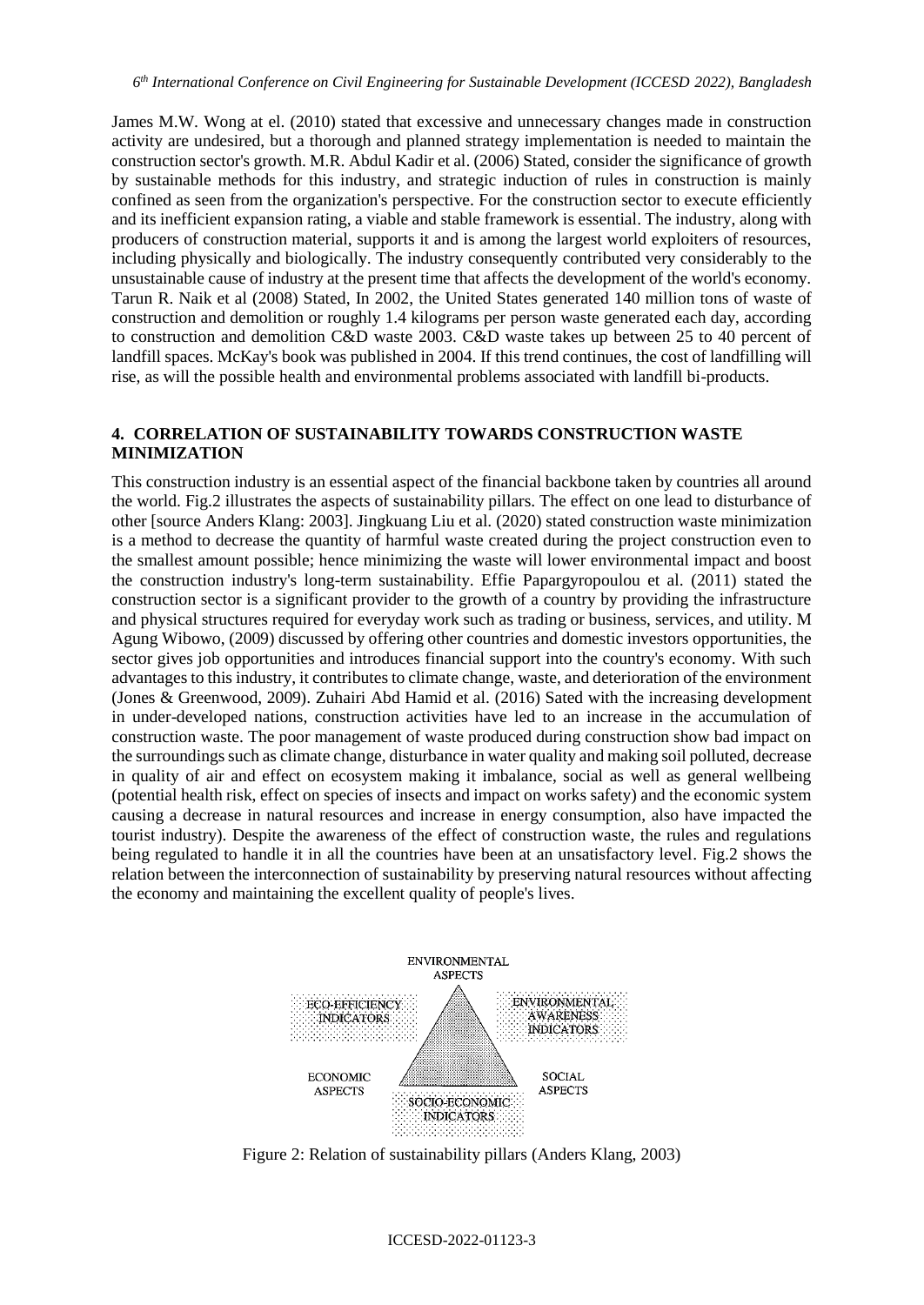### **4.1 Economic**

Jiayuan Wang et al. (2014) stated "Waste management investment" managed to obtain the 2nd position in importance, obtaining a significance ranking of 3.535. Wilson Lu et al. (2013) stated Examples of financial management of waste could also support or encourage professionals to apply construction waste practices that also include workforce employs for on-site waste collection, trying to sort and ability to handle it, acquiring waste disposal machines and equipment, designing and executing waste management plans, motivating professionals to reduce construction waste and trying to improve the operative's waste processing abilities via training. Zhen Chen et al. (2002) stated by definition, construction is not even an environment-friendly industry.

Moreover, economic profit is the primary aim of different construction investors. The members have little motivation to naturally seek environmental and social performance without any funds for waste management. This behaviour concludes that compensation plans drive construction parties to expand their involvement in reducing waste strategies.

### **4.2 Social**

Marcela Spišáková et al. (2021) discussed about construction business has significant opportunities for minimizing waste. Most of the material created during construction and demolition is dangerous and hence can be recycled. The unfortunate truth is that there are always many hurdles to effective waste management. Serdar Durdyev et al. (2018) stated the industry provides a substantial contributor to the sustained advancement of the whole economic system by accomplishing overall objective growth like creating jobs, re-distribution, and generating revenue. Anders Klang et al. (2003) discussed ways to recycle and re-use material can reduce the negative impact on social aspects, and waste management has the potential to create sustainable growth. The goal is to give the idea to communities, or even countries, how they are moving toward sustainability or far away from it (Rees et al. 1994).

#### **4.3 Environmental**

Nurzalikha Saadi et al. (2016) Stated that the construction sector is just being ignorant about its environmental impact and is often known as a profit-oriented business. Sasitharan Nagapan et al. (2013) Stated, the industry contributes significantly to both infrastructure and economic growth. The industry has long been recognized as one of the most significant involvements in negatively impacting the environment. To control the adverse consequences, a thorough study of waste management is needed to develop. Furthermore, the amount of waste has increased gradually due to construction activities for the past several years. The building sector generated a tremendous amount of waste, around 21.5 million tonnes of waste generated by construction in 2005, with 11% of it going to landfill and the other 89% to local filling places (L. Jaillon et al. 2009). Peter Glavic et al. (2007) stated environmental rules define the terms that show environmental and social effects to reduce the material that can harm the environment, material, and resources. Environment regulations specify the criteria that indicate environmental and social effects in the process to minimize the use of potentially harmful materials, substances, and equipment. James M.W. Wong et al. (2009) stated even though a Construction Industry Review Committee (CIRC) was established to completely evaluate that condition of construction and to offer improvement strategies, the suggestions tend to be of a list of agenda. Strategic implementation seems the most effective solution for the long-term success of the industry. Otherwise, the construction industry will suffer permanently if proper policies and plans are not introduced, which might affect the country's economy (S. Thomas Ng et al., 2009).

## **5. CONCLUSIONS**

Sustainability for growth from the perspective of social, environmental, and economical is essential. Construction industry activities can cause unforeseeable effects on the environment, economic and social aspects. Waste minimization as a critical strategy can be achieved for long-term sustainability. This paper is about the minimization of construction waste by adopting sustainability pillars in construction projects. From the current research, it is concluded that.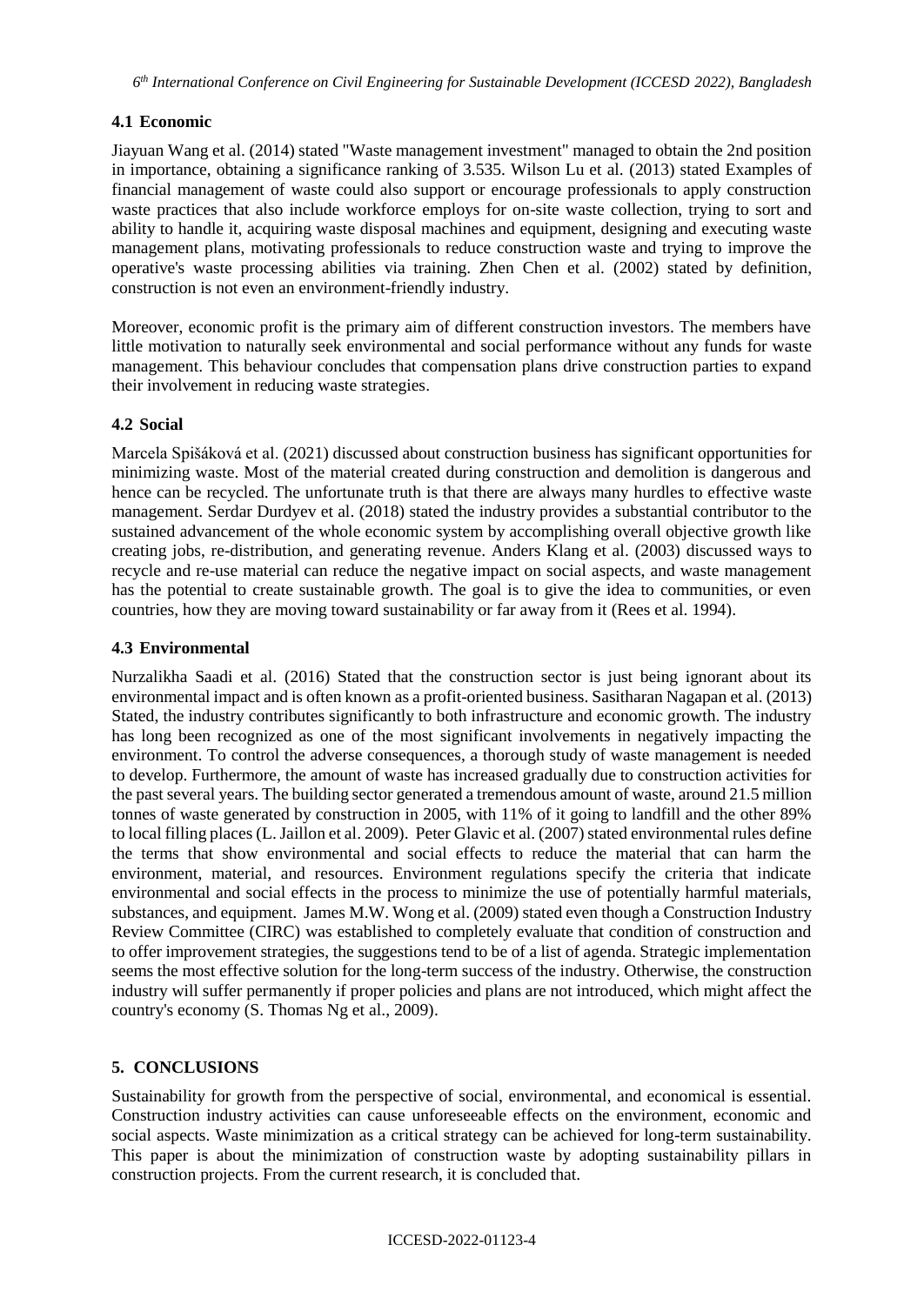- Environmental guidelines will be effective against any construction waste having the potential to harm and deteriorate the environment.
- According to Jiayuan Wang et al. (2014) economic pillar has the second most important in construction as it is backbone of the country's economy and sustainability, motivating professionals to reduce construction waste.
- Social aspect is third important aspect. Some investors try to ignore the waste concerns having negative impacts on social life of people and its surroundings.

There is a need to adopt sustainability pillars by depth in construction projects. It is recommended that a survey be conducted to check the construction sites in terms of sustainability pillars adoption specifically for developing countries.

#### **REFERENCES**

Abd Hamid, Z., Zain, M. Z. M., & Roslan, A. F. (2016). Sustainable Construction Waste Management. Al-Hajj, A., & Hamani, K. (2011). Material waste in the UAE construction industry: Main causes and minimization practices. *Architectural engineering and design management*, *7*(4), 221-235.

- Attia, S. (2018). Net zero energy buildings (nzeb). *Concepts Frameworks and Roadmap for Project Analysis and 366 Implementation*.
- Badir YF, Razali A. Theory of classification: its application and Badir–Razali building systems classification. *Journal of Institute of Engineering, Malaysia 1998(October).*
- Carvajal-Arango, D., Bahamón-Jaramillo, S., Aristizábal-Monsalve, P., Vásquez-Hernández, A., & Botero, L. F. B. (2019). Relationships between lean and sustainable construction: Positive impacts of lean practices over sustainability during construction phase. *Journal of cleaner Production, 234, 1322-1337*
- Chen, Z., Li, H., & Wong, C. T. (2002). An application of bar-code system for reducing construction wastes. *Automation in Construction*, *11*(5), 521-533.
- Chong, W. K., Kumar, S., Haas, C. T., Beheiry, S. M., Coplen, L., & Oey, M. (2009). Understanding and interpreting baseline perceptions of sustainability in construction among civil engineers in the United States. *Journal of management in engineering*, *25*(3), 143-154.
- Du Plessis, C. (2002). Agenda 21 for sustainable construction in developing countries. *CSIR Report BOU E*, *204*, 2-5.
- Durdyev, S., Zavadskas, E. K., Thurnell, D., Banaitis, A., & Ihtiyar, A. (2018). Sustainable construction industry in Cambodia: Awareness, drivers and barriers. *Sustainability*, *10*(2), 392.
- Durdyev, S., & Ismail, S. (2017). The build-operate-transfer model as an infrastructure privatisation strategy for Turkmenistan. *Utilities Policy*, *48*, 195-200.
- Flanagan, R., Lu, W., Shen, L., & Jewell, C. (2007). Competitiveness in construction: a critical review of research. *Construction management and economics*, *25*(9), 989-1000.
- Glavič, P., & Lukman, R. (2007). Review of sustainability terms and their definitions. *Journal of cleaner production*, *15*(18), 1875-1885.
- Jaillon, L., Poon, C. S., & Chiang, Y. H. (2009). Quantifying the waste reduction potential of using prefabrication in building construction in Hong Kong. *Waste management*, *29*(1), 309-320.
- Jones, P., & Greenwood, R. (2003). Construction Waste Minimisation in Housing.
- Lachimpadi, S. K., Pereira, J. J., Taha, M. R., & Mokhtar, M. (2012). Construction waste minimisation comparing conventional and precast construction (Mixed System and IBS) methods in high-rise buildings: A Malaysia case study. *Resources, Conservation and Recycling*, *68*, 96-103.
- Litmanen, T. (1996). Environmental conflict as a social construction: nuclear waste conflicts in Finland.
- Liu, J., Yi, Y., & Wang, X. (2020). Exploring factors influencing construction waste reduction: A structural equation modeling approach. *Journal of Cleaner Production*, *276*, 123185.
- Lu, W., & Yuan, H. (2013). Investigating waste reduction potential in the upstream processes of offshore prefabrication construction. *Renewable and Sustainable Energy Reviews*, *28*, 804-811.
- Miyatake, Y. (1996). Technology development and sustainable construction. *Journal of Management in Engineering*, *12*(4), 23-27.